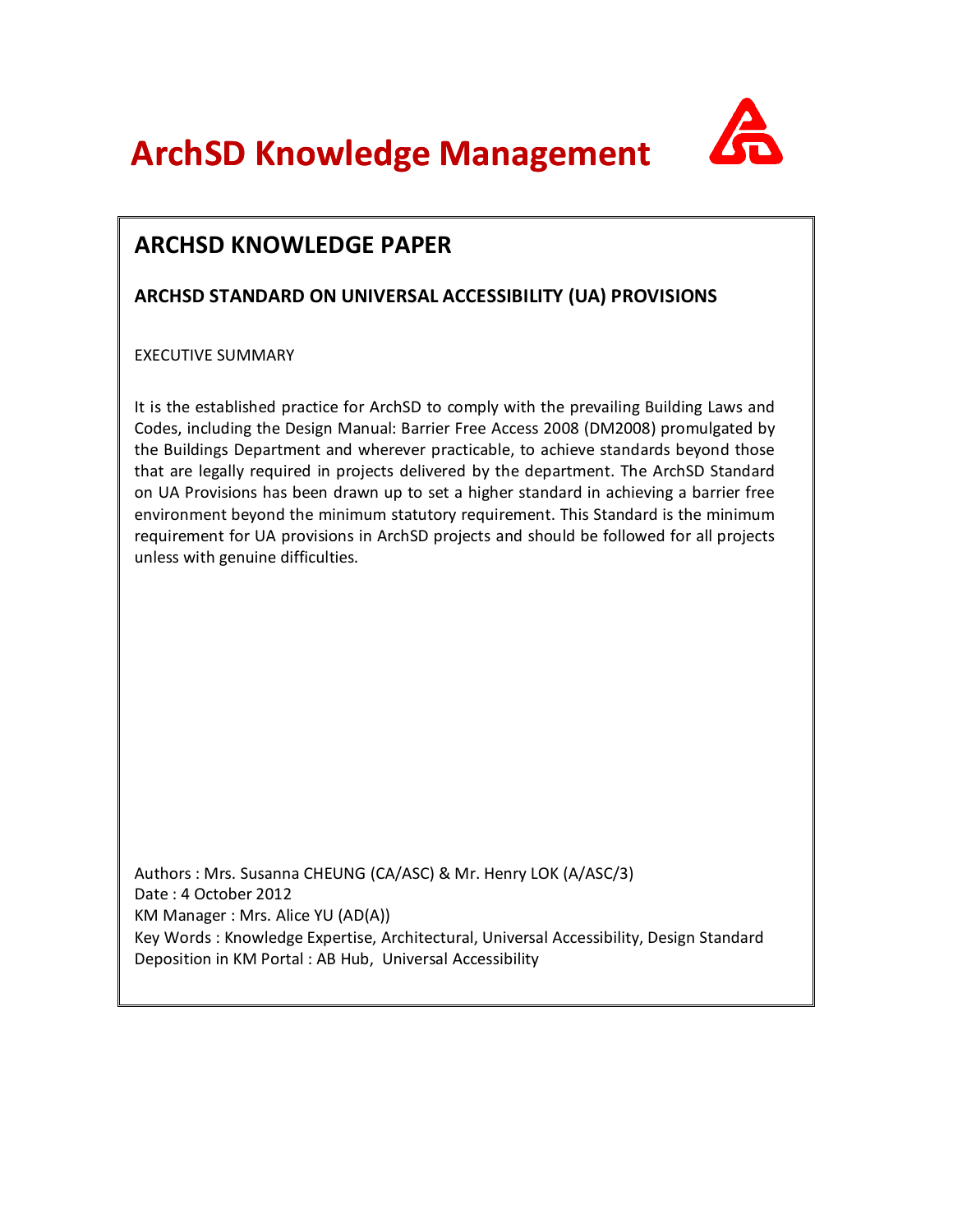| <b>Revision History</b> |                        |                                                                                                                                                                                                                                                                                                                                              |                                                                                               |                                   |
|-------------------------|------------------------|----------------------------------------------------------------------------------------------------------------------------------------------------------------------------------------------------------------------------------------------------------------------------------------------------------------------------------------------|-----------------------------------------------------------------------------------------------|-----------------------------------|
| Revision<br>No.         | <b>Date</b><br>Revised | <b>Descriptions of Major Amendments</b>                                                                                                                                                                                                                                                                                                      | <b>Author</b>                                                                                 | <b>KM</b><br>manager              |
| Rev. 1                  | 23 Mar 2018            | <b>Revision history was added.</b><br>2. Numberings and bullets of remarks<br>were added to sub-section.<br>3. New items: 2.6b), 2.13c), 2.14c),<br>$2.15a)$ , 5.2b)<br>4. Amended items: 2.3a), 2.9a),<br>$(2.11a)$ , 2.11b), 2.13a), 5.1d),<br>6.2a), 7.1a), 7.1b), 7.2a), 7.3a),<br>$7.4b$ , $8.1b$ )<br>5. Deleted items: Remark of 2.10 | Mr. LEE Wing-hong<br>$(CA/ASC)$ ,<br>Mr. Albert YUE<br>(SA/ASC/1)<br>Ms. Yuki NG<br>(A/ASC/2) | <b>Ms. Alice YEUNG</b><br>(AD(A)) |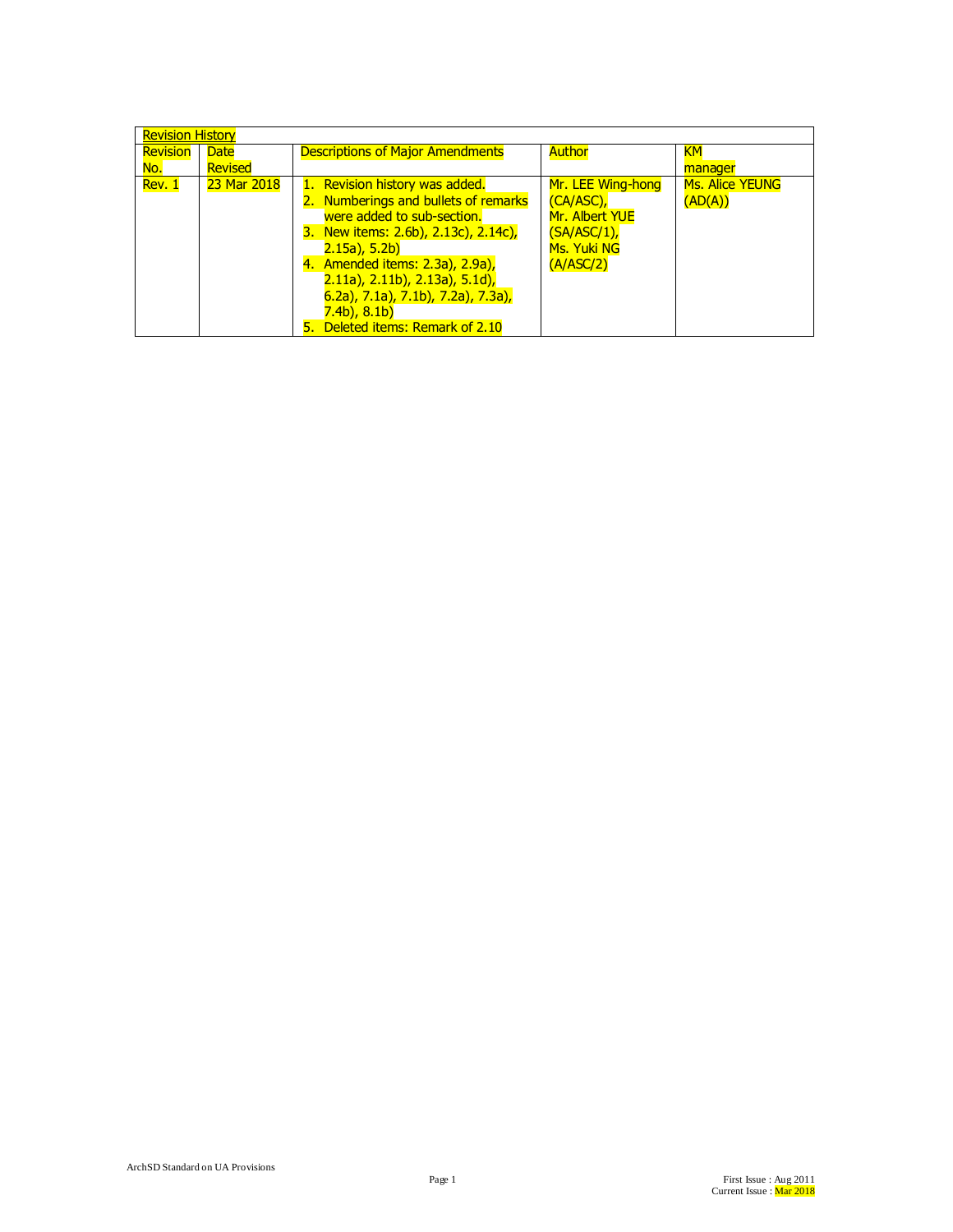ArchSD Standard on Universal Accessibility (UA) Provisions

It is the established practice for ArchSD to comply with the prevailing Building Laws and Codes, including the Design Manual: Barrier Free Access 2008 (DM2008) (http://www.bd.gov.hk/english/documents/code/BFA2008\_e.pdf) promulgated by the Buildings Department in projects delivered by the department. The ArchSD Standard on UA Provisions has been drawn up to set a higher standard in achieving a barrier free environment beyond the minimum statutory requirement. Unless otherwise specified, the Standard shall only apply to areas within the site.

This Standard is the minimum requirement for UA provisions in ArchSD projects and should be followed for all projects unless with genuine difficulties. Where the situations permit, project teams are encouraged to achieve an even higher standard such as incorporating other recommended items in DM2008.

| <b>Design Aspects</b>                                   | <b>ArchSD Standard on UA Provisions</b>                                                                                                                                                                                                                                                                                                                                                                |
|---------------------------------------------------------|--------------------------------------------------------------------------------------------------------------------------------------------------------------------------------------------------------------------------------------------------------------------------------------------------------------------------------------------------------------------------------------------------------|
| <b>Client's Requirements</b><br>1.                      |                                                                                                                                                                                                                                                                                                                                                                                                        |
| UA requirements in the design brief<br>a)               | Advise client department:                                                                                                                                                                                                                                                                                                                                                                              |
|                                                         | 1)<br>To address the requirements of UA in the context of United Nations<br>Convention on the Rights of Persons with Disabilities in formulation of<br>the design brief and the Project Definition Statement to achieve a<br>standard above the statutory requirements wherever applicable and<br>practicable.                                                                                         |
| b) Accessibility to and within the sites                | Advise client department:                                                                                                                                                                                                                                                                                                                                                                              |
|                                                         | To consider accessibility to and within the sites with respect to<br>1)<br>topography, travel distance from public transport and major road, etc.<br>2)<br>To adopt a "facility-based approach" in coordination with relevant<br>departments (including TD and HyD) and parties to ensure accessible<br>routes leading to the venues are available from public transport and<br>roads in the vicinity. |
| Specific accessibility requirements<br>c)               | Advise client department:                                                                                                                                                                                                                                                                                                                                                                              |
|                                                         | 1)<br>To engage Access Coordinator to provide input on accessibility based<br>on future operation of the venue in accordance with the LWB's<br>memorandum (Ref.: LWB R 9/3939/10 Pt 2) dated 13/12/2010.                                                                                                                                                                                               |
|                                                         | To consult Rehabilitation Advisory Committee via LWB for major<br>2)<br>projects on providing a barrier-free environment in government<br>premises and facilities for persons with disabilities in accordance with<br>LWB Circular No. 1/2011 dated 9/2/2011.                                                                                                                                          |
| <b>Management and maintenance</b><br>d)<br>requirements | Advise client department:                                                                                                                                                                                                                                                                                                                                                                              |
|                                                         | 1)<br>To appoint Access Coordinator and Access Officers to conduct regular<br>review and maintenance, where appropriate, to carry out<br>improvement works, on access and facilities for use by persons with<br>disabilities after occupation.                                                                                                                                                         |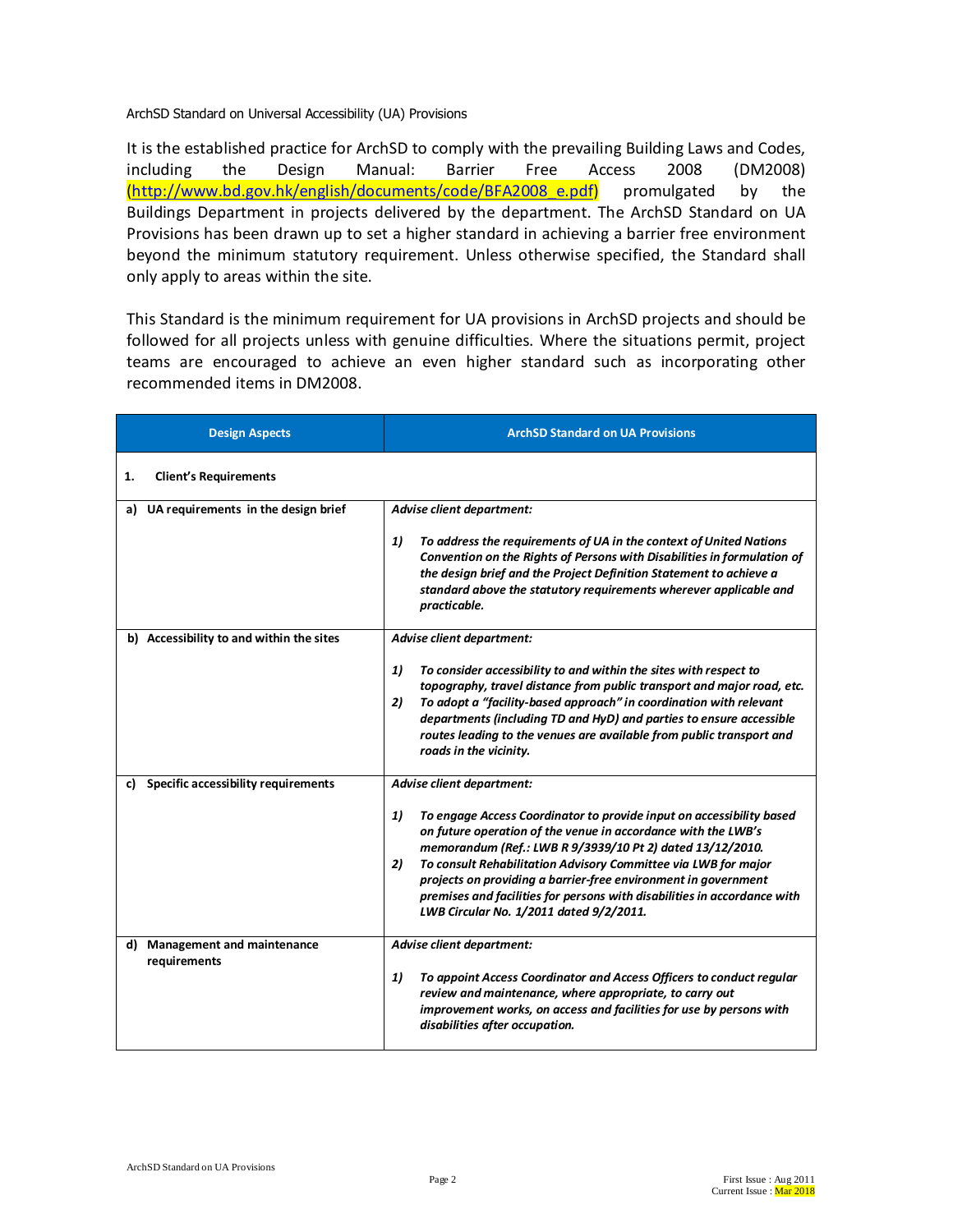## **2. Access Strategy 2.1 Travel chain analysis a) Travel chain analysis, within each building and across the compound, from drop off point to approach/landscape areas, car park, main entrance, lift to upper floor lobbies, function rooms, toilets, return routes and exits** *Prepare UA Drawings for vetting by PQDVC/ADAP at Workstage 2 and Workstage 3 including: 1) Identification of continuous accessible routes throughout the development. 2) Locations of UA facilities such as accessible car parking spaces, etc. 3) Information of way finding such as tactile guide paths and signs, etc. from main entrance to major facilities including outdoors intended function. 4) Areas accessible by different users of the venue.* **2.2 Drop-off a) Drop-off outside the sites** *Provide advice and technical support to client department: 1) To coordinate with relevant departments (including HyD and TD) for the provision of drop-off on the street near the main entrance of venues.* **b) Drop-off inside the sites** *1) Provide at least one drop-off in the form of either a lay-by or line markings on the vehicular access road in the vicinity of the main entrance or the lift lobby of the building. 2) Provide appropriate signs along the vehicular access to locate the drop-off point and to give warning against its misuse for parking. 3) Provide drop kerb\* to the pavement adjacent to the drop-off where there is a level difference. Remark: \* Refer to Division 6 of Chapter 4 of the DM2008 for standards of drop kerb.* **2.3 Accessible car parking spaces a) Number of accessible car parking spaces** *1) Total no. of car parking space: 1-25, no. of accessible car parking space: 1 2) Total no. of car parking space: 26-50, no. of accessible car parking space: 2 3) Total no. of car parking space: 51-100, no. of accessible car parking space: 3 4) 1 additional accessible car parking space for each additional increment of 100 or part thereof)* **b) Location of outdoor and indoor accessible car parking spaces** *Locate outdoor and indoor accessible car parking spaces at not more than 50m and 20m respectively on an accessible route from the major entrance or lift lobby of buildings.* **c) Dimensions of accessible car parking spaces** *Provide minimum width of 3.9m for accessible car parking spaces.* **d) Signage showing numbers and direction to accessible car parking spaces** *1) Provide signage at the entrance of parking facilities in prominent locations to display the designated numbers of accessible car parking spaces reserved for persons with a disability; 2) Provide indication/directional signage along driveway showing the way leading to the accessible car parking spaces.*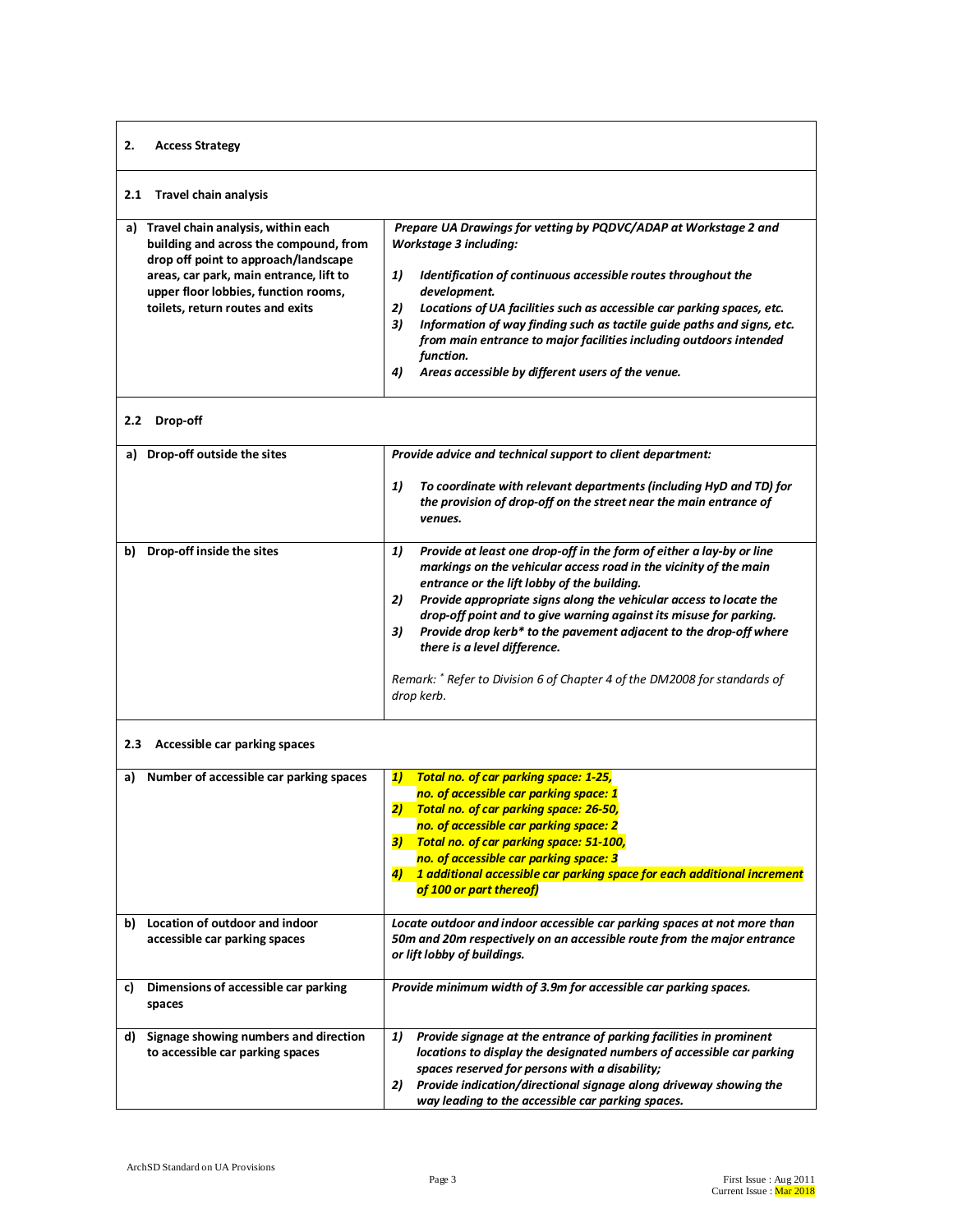| 2.4 Drop kerb                                                                                                                  |                                                                                                                                                                                                                                                                                                                                                                                                                                                                |
|--------------------------------------------------------------------------------------------------------------------------------|----------------------------------------------------------------------------------------------------------------------------------------------------------------------------------------------------------------------------------------------------------------------------------------------------------------------------------------------------------------------------------------------------------------------------------------------------------------|
| a) Gradient of drop kerb inside parks and<br>open spaces                                                                       | Provide gradient of not steeper than 1:12 for drop kerbs inside parks and<br>open spaces.                                                                                                                                                                                                                                                                                                                                                                      |
| 2.5<br>Internal staircases and steps                                                                                           |                                                                                                                                                                                                                                                                                                                                                                                                                                                                |
| a) Risers and treads of main circulation<br>staircases and steps in or connected to<br>the main entrance lobby of buildings    | Provide maximum and minimum dimension for risers and treads at 0.15m<br>and 0.3m respectively for the main circulation staircases and steps in or<br>connected to the main entrance lobby of buildings.<br>(Remark: For the avoidance of doubt, this requirement is not applicable to the<br>staircases required for MoE.)                                                                                                                                     |
| 2.6 Corridors                                                                                                                  |                                                                                                                                                                                                                                                                                                                                                                                                                                                                |
| a) Width of corridors connecting the main<br>entrance to facilities for the public on the<br>major entrance floor of buildings | Provide minimum width of 1.8m for corridors connecting the main entrance<br>to the following facilities for the public on the major entrance floor of<br>buildings:<br>Information/service counter<br>1)<br>2)<br>Lift lobby<br><b>Major circulation staircases</b><br>3)<br><b>Accessible toilets</b><br>4)<br>5)<br><b>Baby care facilities</b><br>(Remark: For the avoidance of doubt, this requirement is not applicable to<br>corridors on other floors.) |
| <b>Protruding objects</b><br>b)                                                                                                | The counters or devices installed at controlled passages and the warning<br>guardrails provided for low headroom should be designed with round<br>edges.                                                                                                                                                                                                                                                                                                       |
| 2.7<br><b>Doors</b>                                                                                                            |                                                                                                                                                                                                                                                                                                                                                                                                                                                                |
| a) Door handles                                                                                                                | Provide lever-type handles or pull handles to swing doors along accessible<br>routes.                                                                                                                                                                                                                                                                                                                                                                          |
| b) Opening time of automatic doors                                                                                             | Doors to stay open for a minimum of 5 seconds each opening.                                                                                                                                                                                                                                                                                                                                                                                                    |
| 2.8 Entrances                                                                                                                  |                                                                                                                                                                                                                                                                                                                                                                                                                                                                |
| a) Separate main entrance for the visually<br>impaired to healthcare facilities                                                | Provide separate designated main entrance for the visually impaired to<br>healthcare facilities.<br>(Remark: Attempt should be made to set aside an accessible route for the<br>visually impaired.)                                                                                                                                                                                                                                                            |
| 2.9 Handrails                                                                                                                  |                                                                                                                                                                                                                                                                                                                                                                                                                                                                |
| a) Provisions of double handrails for steps<br>and staircases in schools and Places of<br><b>Public Entertainment.</b>         | Provide double handrails at a height between 850-950mm and 700-800mm<br>for upper and lower handrails respectively for steps and staircases in<br>schools and Places of Public Entertainment.                                                                                                                                                                                                                                                                  |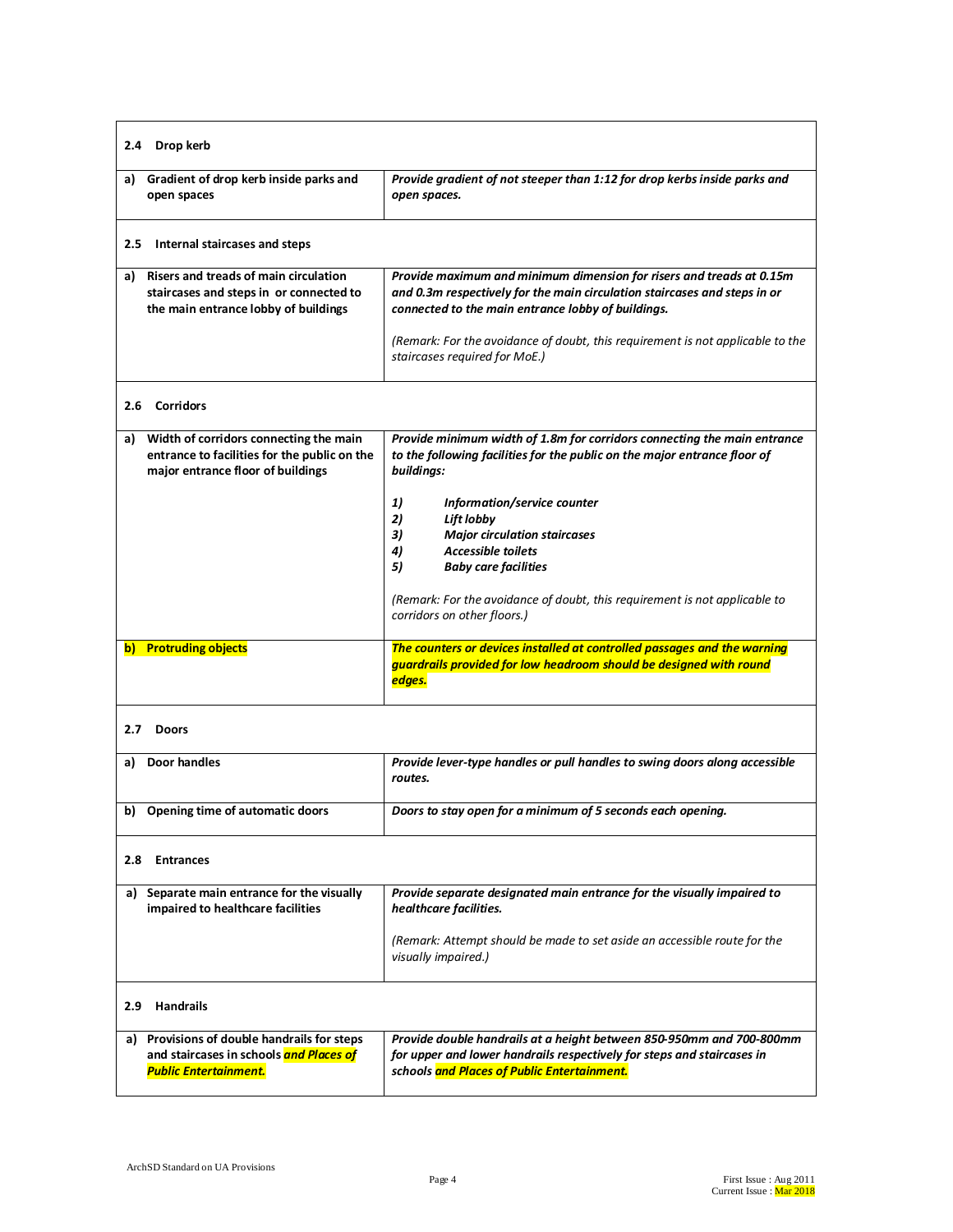| 2.10 Accessible lifts                                                                 |                                                                                                                                                                                                                                                                                                                                                                                                                         |
|---------------------------------------------------------------------------------------|-------------------------------------------------------------------------------------------------------------------------------------------------------------------------------------------------------------------------------------------------------------------------------------------------------------------------------------------------------------------------------------------------------------------------|
| a) Numbers and graphic on lift control<br>buttons                                     | 1) Provide call button panels on both sides of door openings in an<br>accessible lift.<br>2) Provide tactile graphics for open-door and close-door push buttons,<br>emergency alarm button and main entrance level for the call button<br>panels as per Figure 41 of the DM2008.                                                                                                                                        |
| b) Opening time for lift doors                                                        | Accessible lift doors to stay open for a minimum of 3 seconds each opening.                                                                                                                                                                                                                                                                                                                                             |
| c) Turning space in front of lift car door for<br>wheelchair users                    | Provide an unobstructed turning space of 1.5m x 1.5m in front of accessible<br>lift car door.                                                                                                                                                                                                                                                                                                                           |
| 2.11 Vertical lifting platform (if provided)                                          |                                                                                                                                                                                                                                                                                                                                                                                                                         |
| a) Dimensions of vertical lifting platform                                            | Provide minimum internal size of 1.1m (wide) x 1.5m (deep) for a vertical<br>lifting platform.                                                                                                                                                                                                                                                                                                                          |
| b) Entrance of vertical lifting platform                                              | <b>Provide Automatic door with</b><br>minimum clear entrance width of 900 mm;<br>1)<br>2) single door or 2-door design and the kinetic energy of the door should<br>not exceed 10J.                                                                                                                                                                                                                                     |
| 2.12 Escalators and Passenger Conveyors (if provided)                                 |                                                                                                                                                                                                                                                                                                                                                                                                                         |
| Provisions of audio indicator for<br>a)<br>escalators and passenger conveyors         | Provide clear and consistent audio signal or devices to indicate going up,<br>down or moving forward on both ends of escalators and passenger<br>conveyors.                                                                                                                                                                                                                                                             |
| b) Signage showing alternative access route<br>at entry of escalators                 | Provide signs near to or at the entry to the escalator to guide the persons<br>with a disability or parents with baby prams to use alternative access routes<br>such as ramps or accessible lifts, if available.                                                                                                                                                                                                        |
| 2.13 Auditorium and related facilities                                                |                                                                                                                                                                                                                                                                                                                                                                                                                         |
| a) Numbers of wheelchair spaces in<br>auditorium and related facilities               | Provide minimum number of wheelchair spaces in auditorium and related<br>facilities as follows:                                                                                                                                                                                                                                                                                                                         |
|                                                                                       | 1)<br>8 wheelchair spaces for a venue with maximum 800 fixed seats<br>8 wheelchair spaces plus 4 for each additional 400 fixed seat for a<br>2)<br>venue with more than 800 fixed seats                                                                                                                                                                                                                                 |
| b) Locations and access for wheelchair<br>spaces in auditorium and related facilities | In auditorium and related facilities with more than 150 fixed seats,<br>1)<br>Provide a conventional companion seat next to each wheelchair<br>space;<br>2)<br>Locate wheelchair spaces at different levels;<br>3)<br>Provide access to at least the low and high levels of seating area.<br>(Remark: For the avoidance of doubt, there is no need to provide wheelchair<br>spaces and access at every row of seating.) |
| Accessible route to the stage and<br>C)<br>performing area                            | Provide an accessible route from the wheelchair seating locations to the<br>stage and performing area where access is provided to the stage from<br>within the fixed seating venue. Access to the stage should be by means of a<br>ramp or a platform lift.                                                                                                                                                             |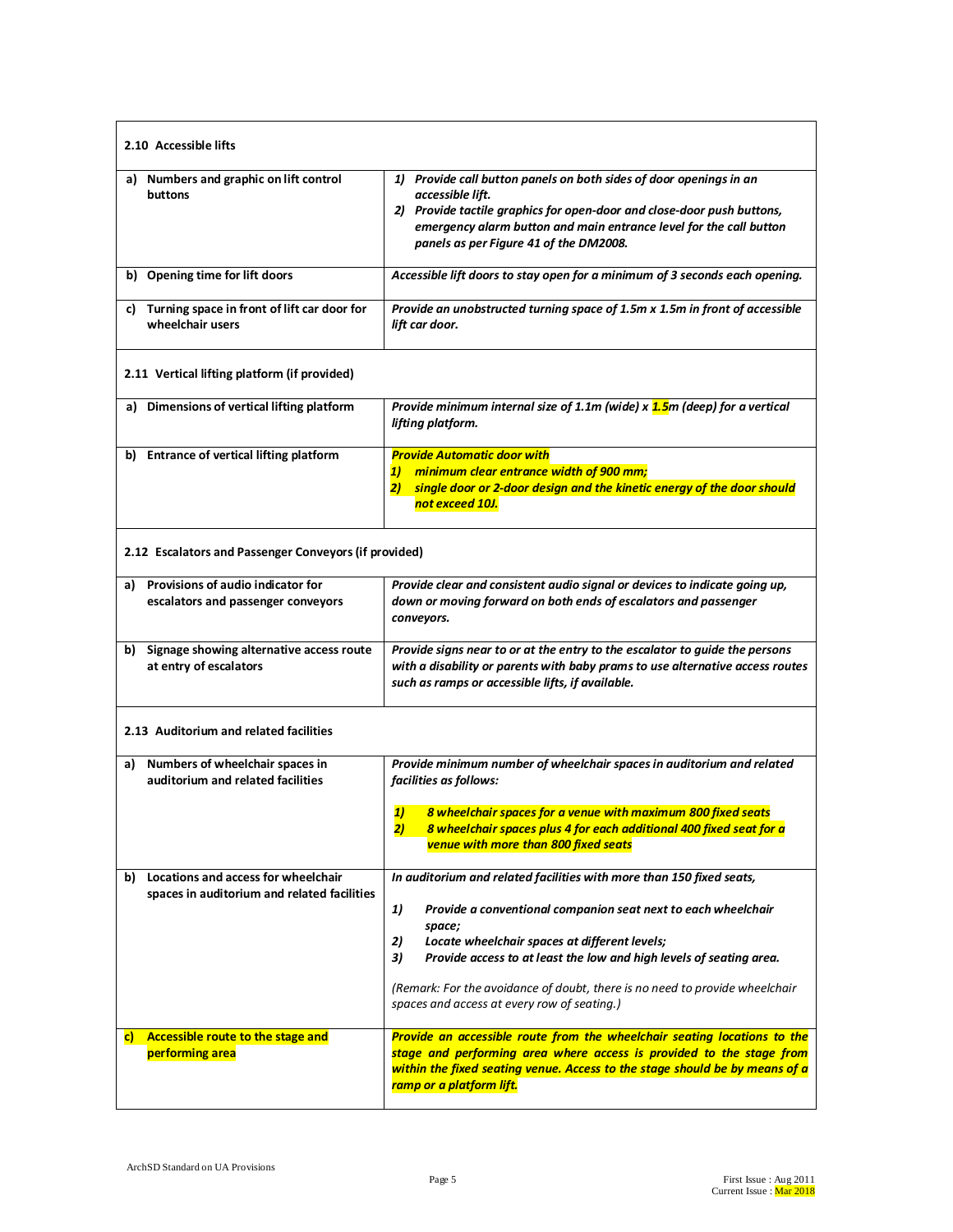| 2.14 Hotels, hostels and guesthouses                                                                                                                       |                                                                                                                                                                                                                                                                                                                                                                                           |
|------------------------------------------------------------------------------------------------------------------------------------------------------------|-------------------------------------------------------------------------------------------------------------------------------------------------------------------------------------------------------------------------------------------------------------------------------------------------------------------------------------------------------------------------------------------|
| Dimensions of a bathroom and shower<br>a)<br>compartment in accessible guest rooms                                                                         | In accessible guest rooms in hotels, hostels and guesthouses,<br>1)<br>Provide minimum internal dimensions 2.5m x 2.7m for accessible<br>bathrooms; or<br>Provide minimum internal dimensions 2.5m x 2.5m for shower<br>2)<br>compartment.<br>Provide a clear space of not less than 1.5m x 1.5m immediately in<br>3)<br>front of bathtub or shower compartment to allow manoeuvrability. |
| Positions of switches and controls in<br>b)<br>accessible guest rooms                                                                                      | Locate switches and controls in accessible guest rooms as follows:<br>1)<br>Electric sockets between 0.45m and 1m high from finished floor level.<br>2)<br>Light switches, door bells, entry phones and other controls between<br>0.75 m and 1.2m from finished floor level.                                                                                                              |
| c) Emergency call bells in accessible<br>bathrooms and shower compartments                                                                                 | The emergency alarm should be installed outside the accessible<br>1)<br>bathroom/shower compartment and connected to a caretaker's<br>office or a public information/ service counter;<br>2)<br><b>Emergency call bells should be equipped with a back-up power</b><br>supply.                                                                                                            |
| 2.15 Water Sports Facilities                                                                                                                               |                                                                                                                                                                                                                                                                                                                                                                                           |
| <b>Accessibility to water facilities</b><br>a)                                                                                                             | <b>Accessibility to water facilities should be by means as follow:</b><br>Ramp with 1.2m wide and provide with a slip resistant surface<br>1)<br>extending into the shallow end of the pool.<br>2)<br>A lifting device such as a disable chair lift.                                                                                                                                      |
| <b>External Circulation &amp; Landscaped Areas</b><br>3.0                                                                                                  |                                                                                                                                                                                                                                                                                                                                                                                           |
| 3.1 Access route                                                                                                                                           |                                                                                                                                                                                                                                                                                                                                                                                           |
| Width of accessible routes from the site<br>a)<br>boundary to the main entrance of<br>buildings                                                            | Provide minimum width of 1.8m for accessible pedestrian paths from the<br>site boundary to the main entrance of buildings.                                                                                                                                                                                                                                                                |
| b) Access options to facilitate unimpeded<br>paths and flexibility in use                                                                                  | Explore and maximize options in route of travel to facilitate independent<br>access including consultation with users/operators and relevant authorities.                                                                                                                                                                                                                                 |
| 3.2 Ramps                                                                                                                                                  |                                                                                                                                                                                                                                                                                                                                                                                           |
| Width of ramps leading to main entrance<br>a)<br>of buildings and parks and open spaces,<br>and to major public facilities inside parks<br>and open spaces | Provide minimum width of 1.5m for ramps leading to:<br>The main entrances of buildings, parks and open spaces.<br>1)<br>2)<br>Major public facilities inside parks and open spaces (major public<br>facilities such as accessible toilets, pavilions, amphitheatre, children<br>play areas, elderly fitness stations and other main activity centres).                                    |
| b) Gradient of ramps leading to main<br>entrance of buildings and parks and open<br>spaces, and to major public facilities<br>inside parks and open spaces | Provide gradient of not steeper than 1:15 for ramps leading to:<br>The main entrances of buildings, parks and open spaces.<br>1)<br>2)<br>Major public facilities inside parks and open spaces (major public<br>facilities such as accessible toilets, pavilions, amphitheatre, children<br>play areas, elderly fitness stations and other main activity centres).                        |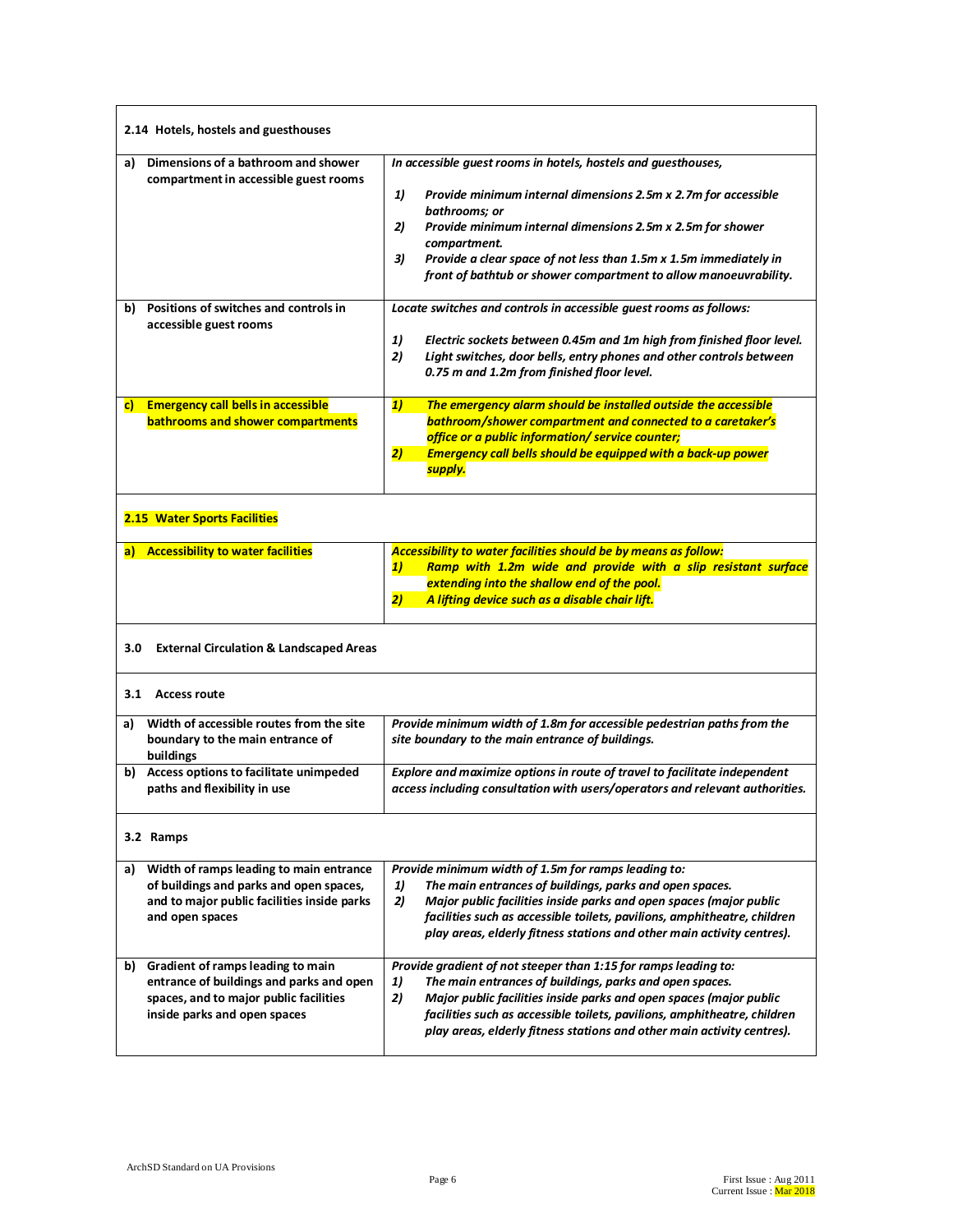| 3.3 Staircases and steps                                                                                                                                                                |                                                                                                                                                                                                                                                                                                                                                                                                                        |
|-----------------------------------------------------------------------------------------------------------------------------------------------------------------------------------------|------------------------------------------------------------------------------------------------------------------------------------------------------------------------------------------------------------------------------------------------------------------------------------------------------------------------------------------------------------------------------------------------------------------------|
| Risers and treads of staircase and steps<br>a)<br>leading to main entrance of buildings and<br>parks and open spaces, and to major<br>public facilities inside parks and open<br>spaces | Provide risers of maximum 0.15m and treads of minimum 0.3 m for<br>staircases and steps leading to:<br>The main entrances of buildings, parks and open spaces.<br>1)<br>2)<br>Major public facilities inside parks and open spaces (major public<br>facilities such as accessible toilets, pavilions, amphitheatre, children<br>play areas, elderly fitness stations and other main activity centres).                 |
| Handrails for staircases and steps leading<br>b).<br>to main entrance of buildings and parks<br>and open spaces, and to major public<br>facilities inside parks and open spaces0.3      | Provide handrails, in accordance with Division 8 of Chapter 4 of the DM2008<br>for staircases and steps leading to:<br>The main entrances of buildings, parks and open spaces.<br>1)<br>2)<br>Major public facilities inside parks and open spaces (major public<br>facilities such as accessible toilets, pavilions, amphitheatre, children<br>play areas, elderly fitness stations and other main activity centres). |
| 4.0 Way finding and Signage                                                                                                                                                             |                                                                                                                                                                                                                                                                                                                                                                                                                        |
| 4.1 Accessible signage                                                                                                                                                                  |                                                                                                                                                                                                                                                                                                                                                                                                                        |
| <b>Braille and tactile floor plans</b><br>a)                                                                                                                                            | Provide Braille and tactile floor plan for the following building types :<br>1)<br><b>Crematoriums</b><br>2)<br><b>Columbariums</b><br>3)<br><b>Government offices</b><br>4)<br>Law courts<br>5)<br><b>Community halls</b><br>6)<br><b>Exhibition areas</b><br>7)<br>Buildings for the public in parks and open spaces.                                                                                                |
| b) Luminous contrast for the international<br>symbol of accessibility                                                                                                                   | Provide luminous contrast of not less than 70% to differentiate the<br>international symbol of accessibility from the background.                                                                                                                                                                                                                                                                                      |
| 5.0 Sanitary Facilities                                                                                                                                                                 |                                                                                                                                                                                                                                                                                                                                                                                                                        |
| 5.1 Accessible toilets                                                                                                                                                                  |                                                                                                                                                                                                                                                                                                                                                                                                                        |
| Internal dimensions of accessible toilet in<br>a)<br>healthcare facilities                                                                                                              | Provide minimum internal dimensions of 2m x 2m for accessible toilets in<br>healthcare facilities.                                                                                                                                                                                                                                                                                                                     |
| Layout of accessible toilets<br>b)                                                                                                                                                      | Provide accessible toilets with layout in line with the side approach<br>requirements in DM2008.                                                                                                                                                                                                                                                                                                                       |
| Width of door openings for accessible<br>C)<br>toilets                                                                                                                                  | Provide minimum clear width of 0.9m door openings for accessible toilets.                                                                                                                                                                                                                                                                                                                                              |
| d) Emergency call bells in accessible toilets                                                                                                                                           | 1)<br>The emergency alarm should be installed outside the accessible toilet<br>and connected to a caretaker's office or a public information/service<br>counter;<br><b>Emergency call bells should be equipped with a back-up power</b><br>2)<br>supply.                                                                                                                                                               |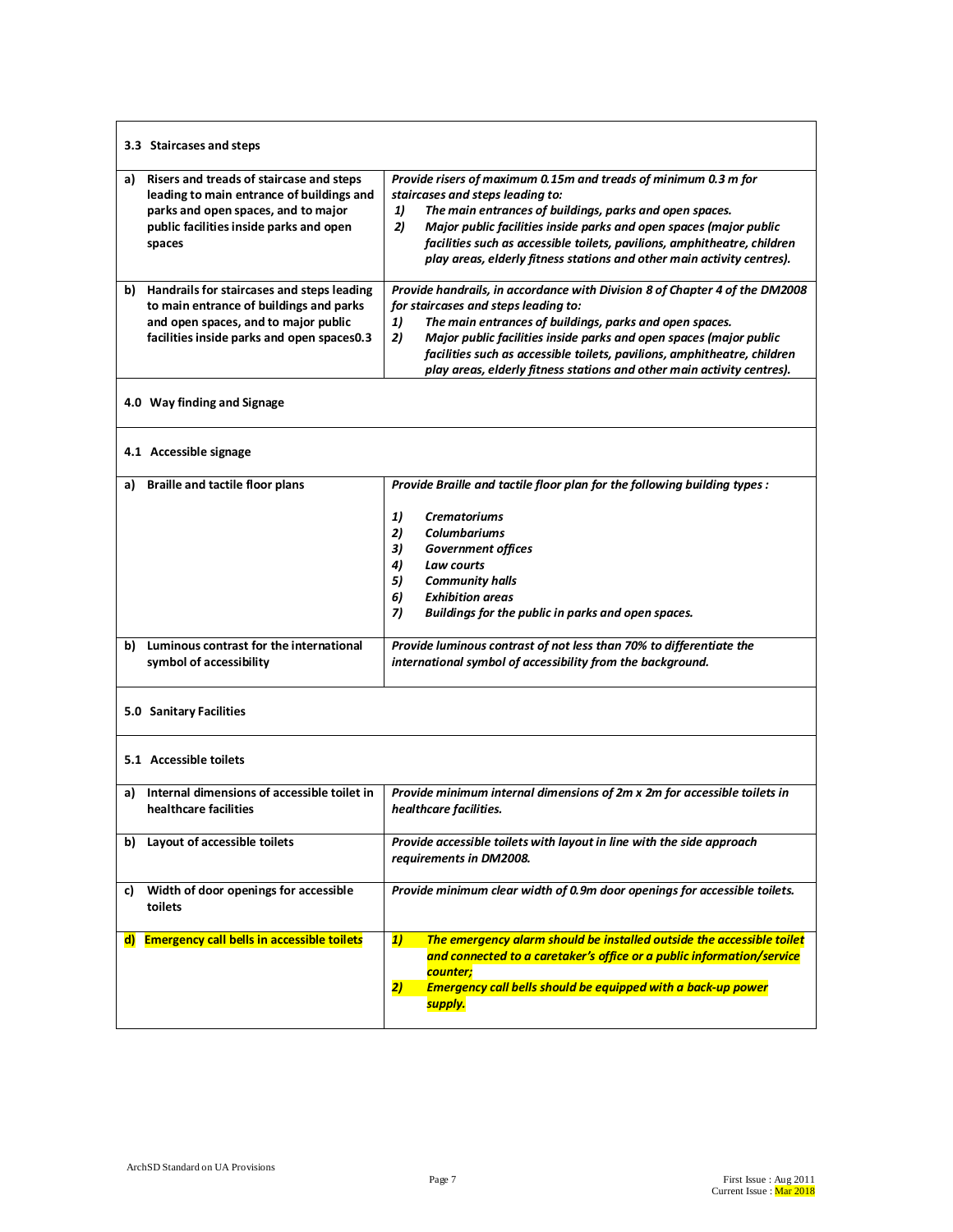| 5.2 Accessible Urinal                                           |                                                                                                                                                                                                                                                                                                                                                                                                                                                                                                                                                                                 |
|-----------------------------------------------------------------|---------------------------------------------------------------------------------------------------------------------------------------------------------------------------------------------------------------------------------------------------------------------------------------------------------------------------------------------------------------------------------------------------------------------------------------------------------------------------------------------------------------------------------------------------------------------------------|
| a) Provision of horizontal breast bars                          | Provide a horizontal breast bar, other than vertical grab rails on both sides,<br>at a level between 1.2m-1.5m from the finished floor level, on an accessible<br>urinal.                                                                                                                                                                                                                                                                                                                                                                                                       |
| b) Indicating Tiles/Blocks                                      | Two indicating tiles/blocks* on the floor to facilitate the use by<br>1)<br>persons with visual impairment should be provided in front of the<br>urinal for use by persons with ambulant disabilities.<br>Remark: *Refer to Figures 26A and 26B, item 18, App. E in PNAP APP-41<br>(April 2017) for illustration.<br>2)<br>The indicating tiles/blocks should have a minimum luminous contrast                                                                                                                                                                                  |
| 6.0 Furniture Facilities                                        | of 30% with the floor finishes.                                                                                                                                                                                                                                                                                                                                                                                                                                                                                                                                                 |
|                                                                 |                                                                                                                                                                                                                                                                                                                                                                                                                                                                                                                                                                                 |
| 6.1 Seating facilities                                          |                                                                                                                                                                                                                                                                                                                                                                                                                                                                                                                                                                                 |
| Seating with shade in parks and open<br>a)<br>spaces            | 1)<br>Provide seating with shade at maximum 50m intervals along main<br>footpaths inside parks and open spaces.<br>Provide shelter with seating at maximum 200m intervals along main<br>2)<br>footpaths inside parks and open spaces.<br>Locate the seating in a recessed alcove adjacent to walkway and<br>3)<br>circulation paths on the same floor level without a plinth.<br>Explore resting provisions other than seating bench and at suitable<br>4)<br>intervals along routes where great effort is required such as a long<br>flight of stair or a sloping ground, etc. |
| b) Clearance space adjoining external<br>seating for wheelchair | Provide 1.5m x 1.5m clear space on at least one side of the external seating<br>along accessible routes in parks and open spaces for parking of wheelchair<br>and pram chair.                                                                                                                                                                                                                                                                                                                                                                                                   |
| 6.2 Accessible public information/service counters              |                                                                                                                                                                                                                                                                                                                                                                                                                                                                                                                                                                                 |
| Provision of public information / service<br>a)<br>counters     | Provide public information/ service counter to the following building types:<br>1)<br><b>Government offices</b><br>2)<br>Law courts<br>3)<br><b>Community halls</b><br>4)<br><b>Exhibition areas</b><br><b>Manned</b> Public facilities (except manned toilet and changing<br>5)<br>facilities) in parks and open space.                                                                                                                                                                                                                                                        |
| 6.3<br>Drinking fountains (if provided)                         |                                                                                                                                                                                                                                                                                                                                                                                                                                                                                                                                                                                 |
| Height of drinking fountains<br>a)                              | Provide two spouts at different heights between 0.75m and 0.9m for<br>drinking fountains.                                                                                                                                                                                                                                                                                                                                                                                                                                                                                       |
| b) Controls of drinking fountains                               | Provide automatic controls or controls with handles of the lever type<br>1)<br>operable with a closed fist for drinking fountains.<br>Provide Braille, tactile sign or raised dot indication for detection of<br>2)<br>such control by the visually impaired users.                                                                                                                                                                                                                                                                                                             |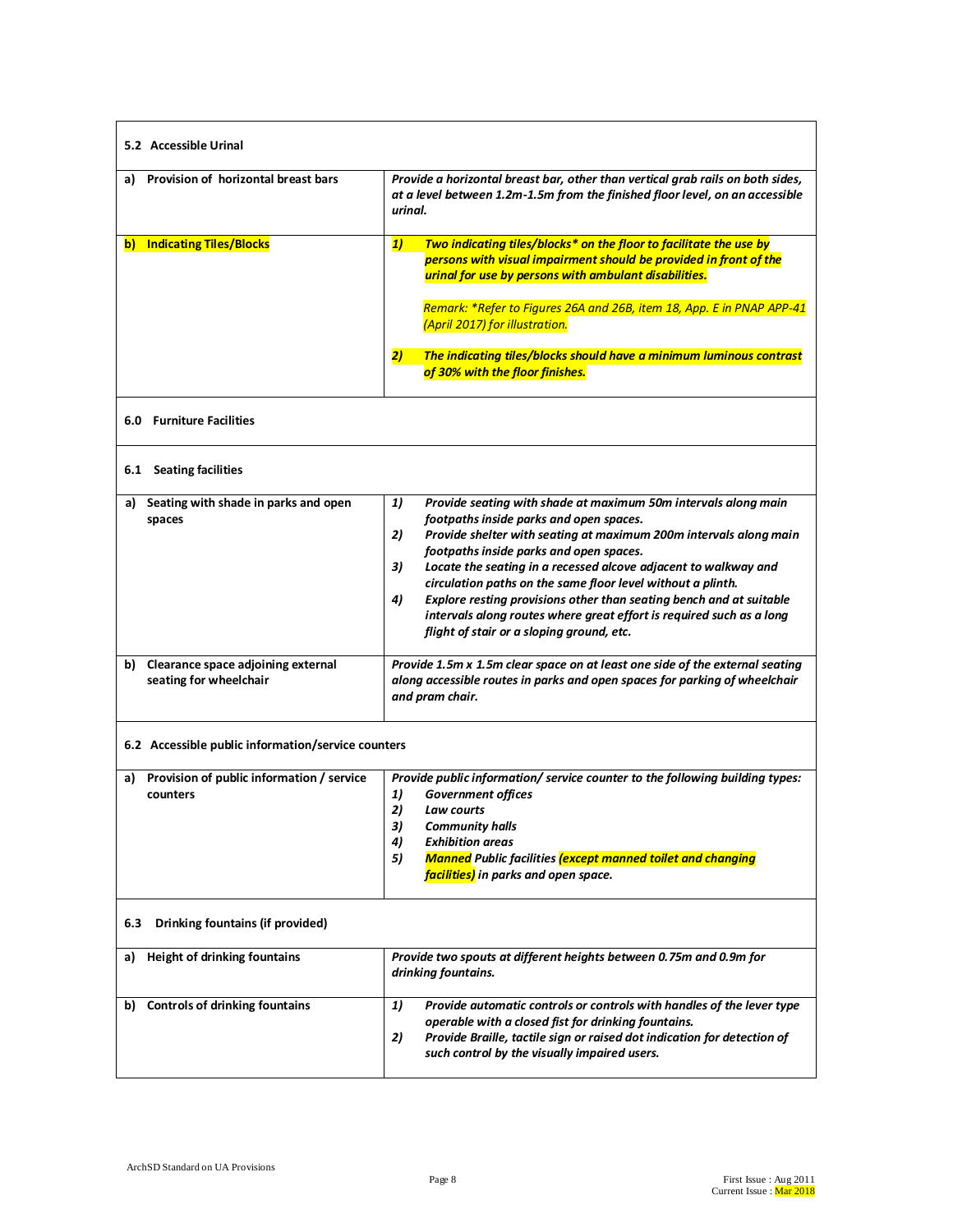| c) Space in front of and below drinking<br>fountains                                                                        | Provide proper floor drain and minimum space for drinking fountains as<br>follows:<br>1)<br>Clear floor space of min. 0.75m wide x 1.2m deep in front.<br>2)<br>Knee space of min. 0.75m wide x 0.2m deep x 0.68m high below.<br>Toe space of min. 0.75m wide x 0.23m deep x 0.23m high below.<br>3)                                                                                                                                                                                             |
|-----------------------------------------------------------------------------------------------------------------------------|--------------------------------------------------------------------------------------------------------------------------------------------------------------------------------------------------------------------------------------------------------------------------------------------------------------------------------------------------------------------------------------------------------------------------------------------------------------------------------------------------|
| Public telephones (if provided)<br>6.4                                                                                      |                                                                                                                                                                                                                                                                                                                                                                                                                                                                                                  |
| a) Locations and cord length of accessible<br>public telephones for wheelchair users                                        | Provide at least one telephone in a group of two or more public telephones<br>for wheelchair users as follows:<br>To position all operable parts including the coin or credit card slot at a<br>1)<br>height not higher than 1.2m above finished floor level.<br>2)<br>To provide a cord length of not less than 0.75m long.                                                                                                                                                                     |
| 7.0<br><b>Safety Aspects</b>                                                                                                |                                                                                                                                                                                                                                                                                                                                                                                                                                                                                                  |
| <b>Luminous contrast</b><br>7.1                                                                                             |                                                                                                                                                                                                                                                                                                                                                                                                                                                                                                  |
| Luminous contrast between different<br>a)<br>surfaces:                                                                      | Luminous contrast should be greater than or equal to 30% between:<br>1)<br>Staircase nosing and adjoining surfaces.<br>2)<br>Staircase tread and adjoining wall.<br><b>Floor and wall along ramp.</b><br>3)<br><b>Handrails and surrounding wall surfaces.</b><br>$\vert 4 \rangle$<br>5)<br>Wall, floor and door surfaces along corridor and lobby.<br>Door handle of manually operated doors/ control switch or button of<br>6)<br>door with powered open devices and the background finishes. |
| b) Luminous contrast between tactile<br>warning strips and adjoining surfaces                                               | Luminous contrast between tactile warning strips and adjoining surfaces<br>should be greater than or equal to 70% at ramps and drop kerbs; and 50%<br>at steps and staircases.                                                                                                                                                                                                                                                                                                                   |
| Slip resistance<br>7.2                                                                                                      |                                                                                                                                                                                                                                                                                                                                                                                                                                                                                                  |
| Slip resistance of flooring materials for<br>a)<br>floor surfaces of <b>both internal and</b><br>external accessible routes | Provide flooring materials with static coefficient of friction between 0.8 and<br>0.5 for floor surfaces of <b>both internal and</b> external accessible routes.                                                                                                                                                                                                                                                                                                                                 |
| <b>Illumination</b><br>7.3                                                                                                  |                                                                                                                                                                                                                                                                                                                                                                                                                                                                                                  |
| Illumination level of accessible facilities<br>a)                                                                           | Provide illumination level of not less than 120 lux measured at the finished<br>floor level for the following areas, if provided:<br>1)<br>Lift lobby of typical floors<br>2)<br>Information/service counter<br>3)<br><b>Accessible toilets</b><br>4)<br><b>Baby care rooms</b><br>5)<br><b>Common areas</b>                                                                                                                                                                                     |
| <b>Switches and controls</b><br>7.4                                                                                         |                                                                                                                                                                                                                                                                                                                                                                                                                                                                                                  |
| Positioning of electric sockets for<br>a)<br>wheelchair users                                                               | Locate electric sockets, which are intended to be accessible to the<br>wheelchair users, between 0.45m and 1m high from finished floor level.                                                                                                                                                                                                                                                                                                                                                    |